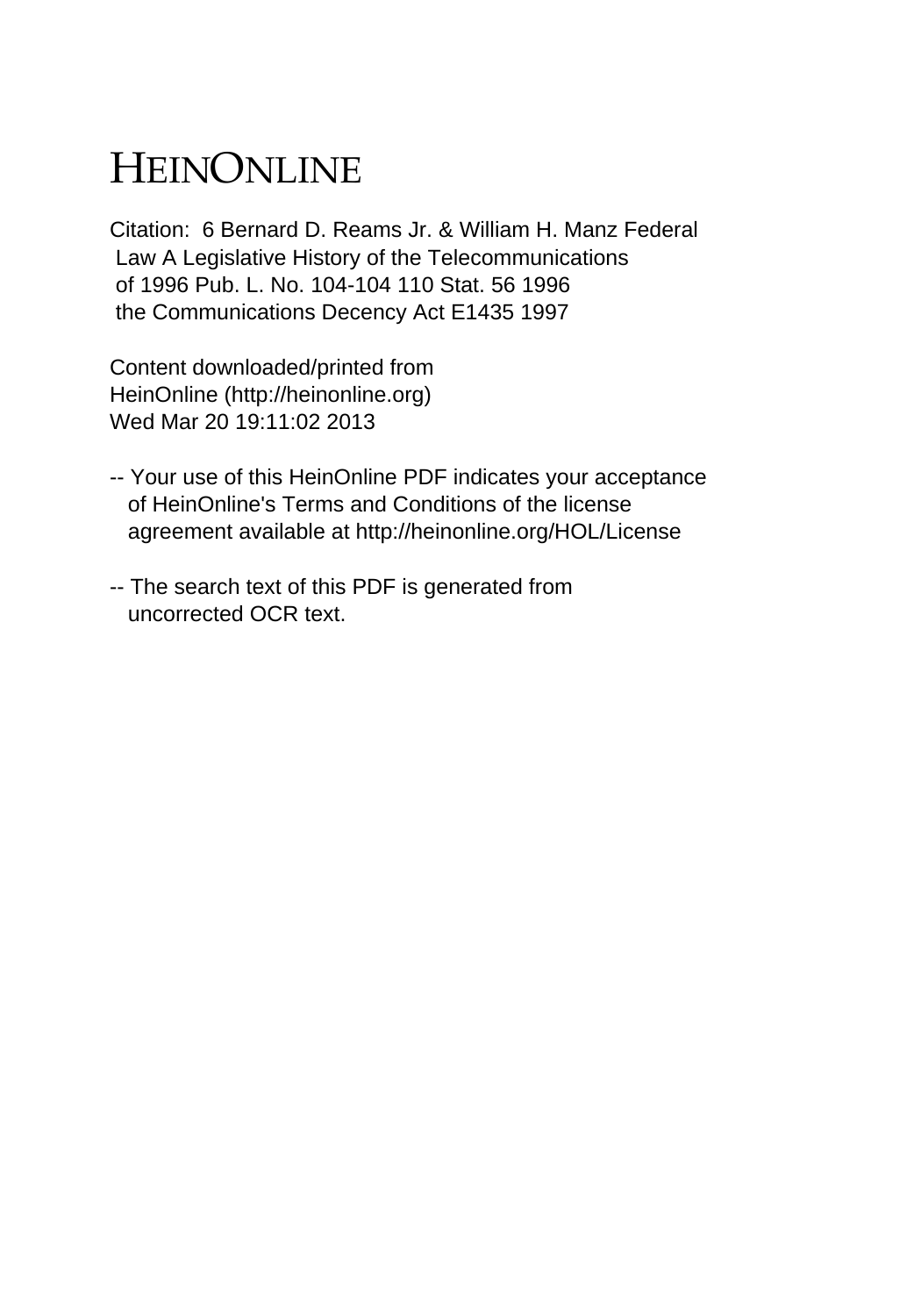### July 12, 1994

### MEDICAL RAD

A more subtle, but equally pernicious, at-<br>tack on patients is the government's curtail-<br>ment of medical research, which has been ac-<br>celerating unabated for the past several ment of medical research, which has been ac-<br>relating unabated for the past several years and is slated to worse under the Clin-<br>ton health plan and other "reform" proposition of the film and other "reform" proposition of

Funding of approved National Institutes of<br>Hending of approved National Institutes of<br>Hendin 20% in the 1990s to below 25% in<br>many categories and even 15% in some catexprises. Thus, a serious negative effect of the<br>cost-containment hysteria associated with<br>reduction of the budget deficit is the creation of an unstable environment within the

ation or a unstate invirting to the internal control of the problem of the problem in the control of the control of the control of the control of the control of the control of the control of the control of the control of t minds and an investigative bent naturally well method creating creating of the distinct creation of the state of the paper of President Johnson's Commission contents on the and the content of the content of the content of and research institutions. At such centers and research institutions. At such constants the environment is hospitable to new and<br>fertile ideas, and cross-fertilization thrives<br>among diverse-biomedical disciplines.

Any proposal for "reform" that shunts<br>funds from these medical centers to less advanced or productive facilities simply be-

timals from these medical centers of the state of the state of the cause that we are the prices will be catastrophic. It will studiify metical knowledge: repress from the prices will be catastrophic. It will studiify midd stretched as beyond capacity. For in addition to carrying out most of the research and<br>the advanced education of health profes-<br>sionals, the medical centers provide half the<br>uncompensated health care in the U.S.--that

site halth care for the underprivileged<br>is, health care for the underprivileged<br>in the Clinton health bill, the financial<br>cross-subsidies of medical schools are not adcress-aussiance of messed. With fees from the faculty's medical<br>practice representing almost half the medi-<br>cal school revenues in support of their exrenses, this deficiency becomes a critical factor in the viability of these Centers of Ex cellence.

The continuing movement toward managed care, with its stringent policy of cost-conral, has already significantly slowed the flow<br>of patients of these Centers of Excellence. with a progressive decline in their clinical<br>practice revenues. Under the Clinton health

### **BEST COPY AVAILABLE**

### CONGRESSIONAL RECORD - Extensions of Remarks

plan, managed care would become the law of plan, managed care would become the isse of<br>the land, the flow of patient referrals would<br>trivially disappear, and patients would thus<br>derived of desperately needed specialized<br>treatment. In addition to the severe finance<br> impact is the severely restricted patient population that would be available for teaching and research.

what role should the Medical Centers of

What role should the Medical Centers of<br>Excellence play in health care "reform"?<br>The efficiency and quality of medical care<br>can be greatly enhanced, with considerable<br>savings. If a large proportion of patients re-<br>quring h carumal cameron instanting of specialized cancer<br>therapy—were channeled to the Medical Centers of Excellence instead of being scattered of the incorrection with the second of the contraction of<br>equipment and inadequately trained or<br>underexperienced personnel. This would, of course, require adequate cost reimburse-

Most large cities have hospitals and outpatient clinics whose primary responsibility<br>is to provide medical care to the indigent. Medical emergencies, and especially traumates.<br>Cases, are treated largely in these institu-

cases, are treated largely in these institutions. Integrating these former charity hospitals into regional Medical Centers of Excellence would greatly reduce costs while<br>elevating the duality of patient care.<br> $\Omega$ <br>burn med other changes on the physician, or perhaps only a nurse practitioner or physician's assistant, all the expertise and clinical resources of the medical resources of the medical centers will become accessible to these rural areas.

### SHORTSIGHTED ANSWERS

If by "health reform" the folks in Washington mean "health improvement," that is commendable. But any "reform" that focommentance. But any "reform" cast the expense of medical research, education and training will not advance diagnosis or treatment beyond the sta-<br>tusquo. Fatients still suffer from many diseases for which medical science has not yet

esses for which medical science has not yet<br>about a search of the medical science has not yet<br>found a cure or prevention. The easy amery amount may be politically seductive and super-<br>fitching a position of the state in th

CELEBRATING THE 75TH ANNIVER-SARY OF THE APPRENTICE SCHOOL OF THE NEWPORT NEWS SHIPYARD

### HON. ROBERT C. SCOTT OF VIRGINIA

### IN THE HOUSE OF REPRESENTATIVES Tuesday, July 12, 1994

Mr. SCOTT, Mr. Speaker, today, I would like the south is the speaker, idealy, i would like<br>to congratulate the Apprentice School of New-<br>port News Shipbuilding on its 75th year of excellence in vocational training.

Show '1919, 75 years ago this year, the training of apprentices and the developing of critical skills has been a priority of the Newport News Shipyard. This comes from fundamental News Sharpfeld. This counter and the line and the age of the same and an and an and an an an and the world requires world cases craftsmanship.

We as a Nation are embarking on a new era-one that will requires our young men and<br>women to possess advanced technical skillsskills that will allow our workers to continue to be the best in the world.<br>The Apprentice School, a fully accredited in-

The Apprentice School, a tuty, accredited in-<br>struction, is a shiring example of how to provide this craftsmanship and skill to jour citi-<br>zens. The school carefully blends classroom<br>book work with the pactical experiences

As we in Congress look for the answers to<br>the tough educational problems facing our Nation, the Apprentice School is a great example of how to accomplish this mission.

Congratulations Apprentice School on a job well done.

IN SUPPORT OF H.R. 3626 AND H.R. 3636

### SPEECH OF

### HON. JON KYL

OF ARIZONA IN THE HOUSE OF REPRESENTATIVES Tuesday, June 28, 1994

Mr. KYL. Mr. Speaker, I rise in support of H.R. 3626, the Antitrust Reform Act, and the<br>next bill on the agenda, H.R. 3636, the National Communications Competition and Information Infrastructure Act.

I am voting for these bills today to keep them moving through the legislative process.<br>However, while both represent steps in the right direction-toward greater competition in the telecommunications industry-I believe<br>both are still fraught with far too much Government regulation and oversight.

Our goal here should not be to carve out new turf for Government bureaucrats, or to carve up pieces of the telecommunications<br>market for various competing interests. The numero for exercise communications policy we adopt should be fo-<br>cused on competition-consumer choice-and<br>not on allocating markets, or furthering Govern-<br>ment intrusion, via regulation, into the communion measure, we regarded, the see control<br>nications industry.<br>While everyone should have an opportunity

to compete, no one is entitled to prevail in the<br>marketplace. The Federal Government's responsibility is only to ensure that the conduct of competitors, once they have entered new<br>lines of business, does not impede competition and is not in violation of antitrust laws The goal is fair competition, recognizing that the essence of competition is that some will succeed others will fail based on how -or how poorly-they serve their cuswell tomers<sup>1</sup>

A very simple way to measure the effectiveness of any communications policy is to determine how long it will take before this proposal achieves the stated goal of communications competition. If the answer is 5 years, 7 years, 10 years or more, then we ought to try again. The marketplace ought to be opened up as<br>promptly as possible so that the American people can benefit from the wealth of new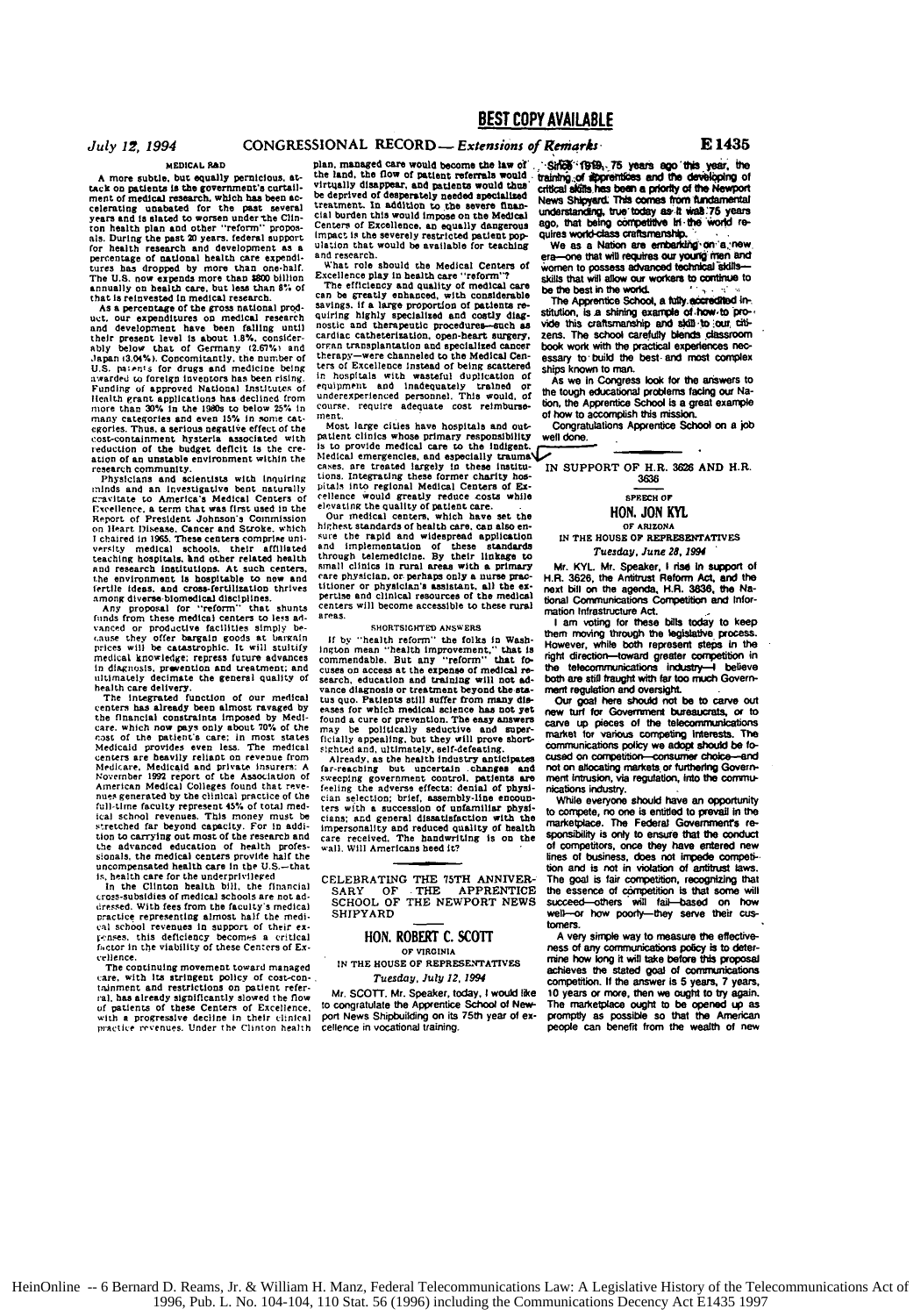technologies that are becoming available, as IN HONOR OF DIARIO LAS AMERIell as improvements in price and quality of con as supressions in pace and quality as<br>sendoes that competition is sure to provide.

According to a recent Wharton Economic PRODUCED TO B HOGHE WITHOUT ECONOMIC<br>Forecasting Associates (WEFA) Group study,<br>consumers stand to save as much as \$63 bilion a year. As many as 3.6 million new jobs<br>will be created in the United States in the next

As I see it, the communications policy debate is about consumer choice and opportunity. If we permit long distance companies, phone companies, cable compa local tale and others to compete on a level playing field, <sup>y</sup>il give consumers that choice and business the opportunity to grow and prosper and cre ale new lobs.

I urge yes votes on these bills today to keep them me ring to the Senate and conf am hopeful, however, that before the legisla-<br>tion is put to a final vote, the Senate and the conference committee will work to minimize Government regulation of the industry.

HONORING THE WAKEMAN CONGREGATIONAL CHURCH ON THE OCCASION OF ITS 150TH ANNI-**VERSARY** 

### **HON. PAUL E. GILLMOR**

#### OP ORTO

IN THE HOUSE OF REPRESENTATIVES

### Tuesday, July 12, 1994

Mr. GILLMOR. Mr. Speaker, it gives me peat pleasure to rise today and pay tribute to<br>a remadtable church. This year, the Wakeman<br>Congregational Church, United Church of ست st, in Wakaman, OH, will celebrate its 150th anniversary of service to the community.<br>Mr. Speaker, in 1844, President James Polk

had just been elected President Maniecal<br>Destiny was the deficing political current of the<br>time and Samuel Morae had just sent the first series and counter more than the base of this time, in<br>Waterman, OH, 22 founding members established the Second Congregational Church<br>Who could have innoun then that the church d still be a center of worship and Christian hailtage as we prepare to enter the 21st century?

church has endured and thrived The through the years by enacting a simple but<br>firm mission. They believe our children, who will be future church leaders, need to be reminded of what our history means and why it is important to continue the cherch's tradition of w **vship, fellowship and service.** 

Wakerinan Congregational Church has been<br>a source of civic pride for 150 years now, its<br>longevity is a testament to the dedication of generations of church members which proindividual growth.

Mr. Speaker, as the church marks its se quiceritannial, we commemorate the past and celebrate the future. A new generation of worshipers continues the exemplary record of<br>community pride and failowship that distinguishes. Waterman. I ask my colleagues to join me in bonoring this special church.

CAS ON ITS 41ST ANNIVERSARY

HON. LINCOLN DIAZ-BALART

CONGRESSIONAL RECORD - Extensions of Remarks

OF FLORIDA IN THE HOUSE OF REPRESENTATIVES Tuesday, July 12, 1994

Mr. DIAZ-BALART. Mr. Speaker, in com-<br>memorating the 41st year of the first edition of<br>Diario Las Americas, I would like to extend my sincerest congratulations and admiration for mп wonderful job that for these four decades Dr. Horacio Acuirra and his graat newspaper have performed for the south Florida community, as well as for Spanish-speaking commuas throughout the United States.

Diario Las Americas' philosophy, under Doctor Aguirre's expert supervision and with the<br>collaboration of the distinguished Aguirre family, has always contributed to social peace in wy, reas anways communities, progress and brotherhood<br>within our diverse society. People of all ethnic<br>backgrounds inewitably find an effective and<br>backgrounds inewitably find an effective and Americas.

also cannot fail to mention Horacio Aguirre's and Diario Las Americas' participa-<br>tion in the cause of freedom and fiberty for Cuba and Nicaragua. For all this, and rauch<br>more, I would like to publicly congratulate Dr. Horacio Aguirre and Diario Las Americas and pladge continued solidarity with them. I wish<br>Doctor Aguirre, his family, and Diario Las Americas continued success and good fortune.

**TRIBUTE TO** THE SAN BERNARDINO CHILD ADVOCACY

### HON. JERRY LEWIS

OF CALIFORNIA IN THE HOUSE OF REPRESENTATIVES Tuesday, July 12, 1994

LEWIS of California. Mr. Speaker м week the to bring to your attention the fine<br>week like to bring to your attention the fine<br>Bernardino Child Advocacy Program [SBCAP]. The SBCAP, which has demonstrated a reneglected children in San Bernardino County, will be celebrating its 5th Annual Volunteer<br>Awards Recognition Dinner on July 15, 1994.

The SBCAP was established under the<br>YMCA in 1984 in order to provide advocacy Theory is the country's abused and ne-<br>programs for the country's abused and ne-<br>clause it is the only one of its kind in the country<br>for the San Bernardino<br>by, and it is supported by the San Bernardino uperior Court. In 1989 the agency separated from the YMCA and became incorporated due to the concern about the disturbing number of

children suffering abuse and neglect.<br>The success of the SBCAP is due to the great numbers of volunteers that have been trained to become court-appointed special advocates to represent the best interest of childran under the jurisdiction of the juvenile<br>court. Since it was established in 1984, aproximately 261 community citizen volunts have been a part of the SBCAP. Throughout the years these volunteers have provided support to approximately 440 children and their<br>families. It is these volunteers that serve as positive role models through their commitment

July 12, 1994

and friendship to assigned children and their tamilies. Without these dedicated people working within the courts it would be far more difficult to provide these children with the sense of stability and caring they have received<br>through the SBCAP.

Mr. Speaker, I ask that you join me, our colleagues, the volunteers of the SBCAP, and<br>the many children and families they have served over the years in recognizing the indi-*Aduals that have made this program possible.* The SBCAP has touched the lives of many people in our community and it is only fitting that the House recognize its positive wo today.

### RELIGION ON THE JOB

### HON. DOUG BEREUTER

OF NEBRASKA IN THE HOUSE OF REPRESENTATIVES Tuesday, July 12, 1994

Mr. BEREUTER, Mr. Speaker, this Member ould like to commend to his colleagues the following editorial from the June 25, 1994. Washington Post, concerning the Equal Employment Opportunity Commission's guidelines on religious harassment.

As the Post editorial makes clear, religious expression is one of our most fundamental rights. While they may have been well intentioned, the EEOC's guidelines are so broad fling religious expression. For bureaucratic tines to intringe in any way on the right ouide placements to animals the suppose deeply held religious beliefs is unconscionable. The guidelines should be withdrawn.

(From the Washington Post, June 25, 1994). RELIGION ON THE JOB

Note that the Regular Commission of the Regular Commission recently published guidelines on<br>the Baylon meaning published guidelines on the brownless of Commission<br>published and the brownless of Congress, representatives of many churches and the American Criti Lib Constant<br>erties Union, among others. The issue that<br>brought them together was religion, specifically, guidelines on what constitutes dis-<br>crimination in the workplace on the basis o

grounds of valigion, and handreds of cases<br>making haraszment claims are filed with the EEOC each year. In some cases, religious<br>poople are has<br>aled by co-workers or denied proposed in the people are has<br>aled by co-workers reach the level where the job site becomes nes a grievances that the REOC must addi correct.

correct.<br>
A more complicated problem arises, however, when a nonbeliever, for example, is of-<br>
fended by a co-worker's religious comments,<br>
practices or even the clothing or jewelry an-<br>
practices or even the clothing or j

camp were on religious grounds.<br>The guidelines published by the EEOC are advisory only. But they are so vague and broad as to create the impression that employers wishing to avoid liability are well phoyers wising to avoid manifest and the advised to keep the workplace entirely free of religious objects, discussions or practices.<br>Some employers have already interpreted in the guidelines as requiring them to prohibit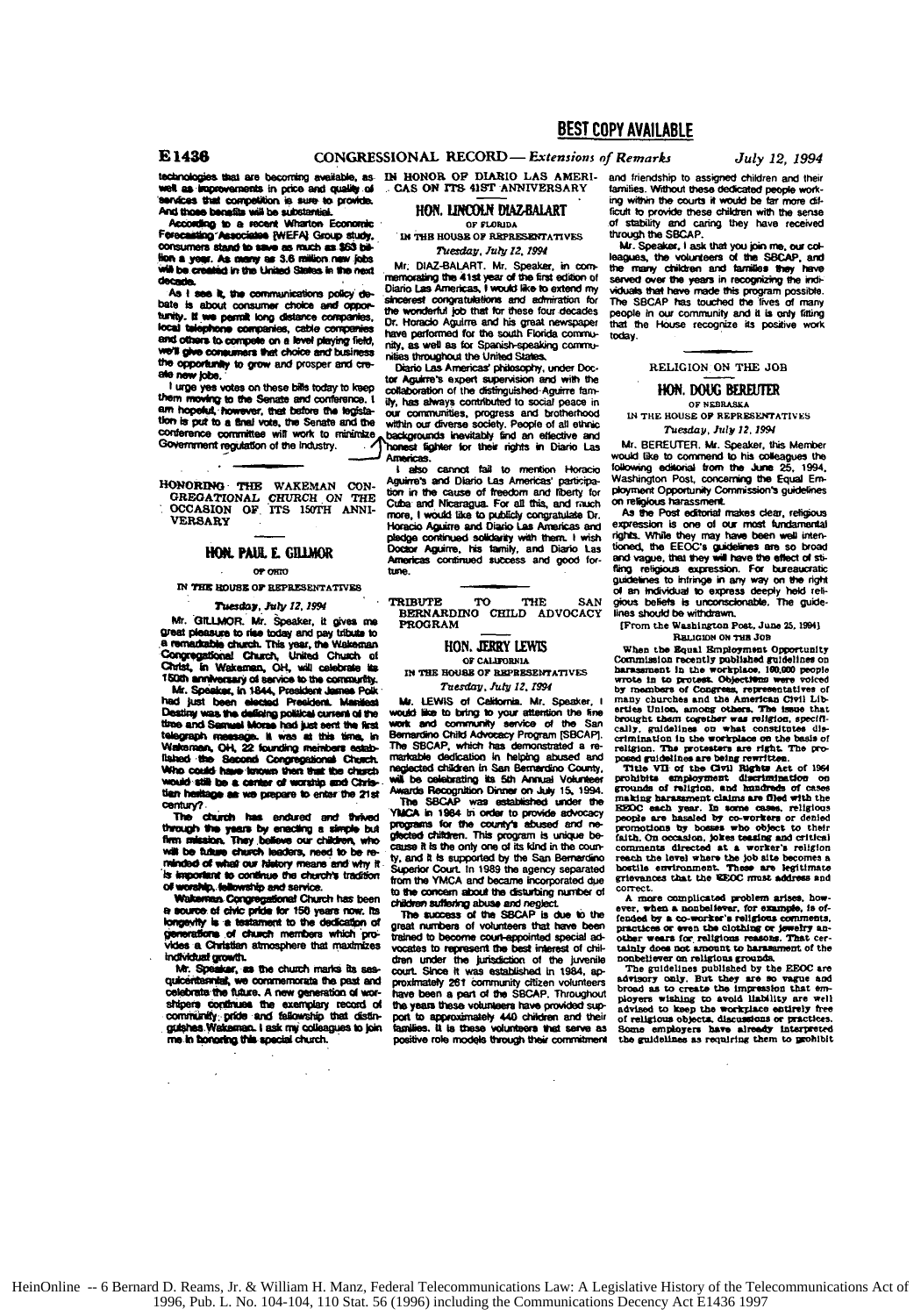## Document No. **158**

 $\sim$   $\sim$ 

 $\bar{\mathcal{A}}$